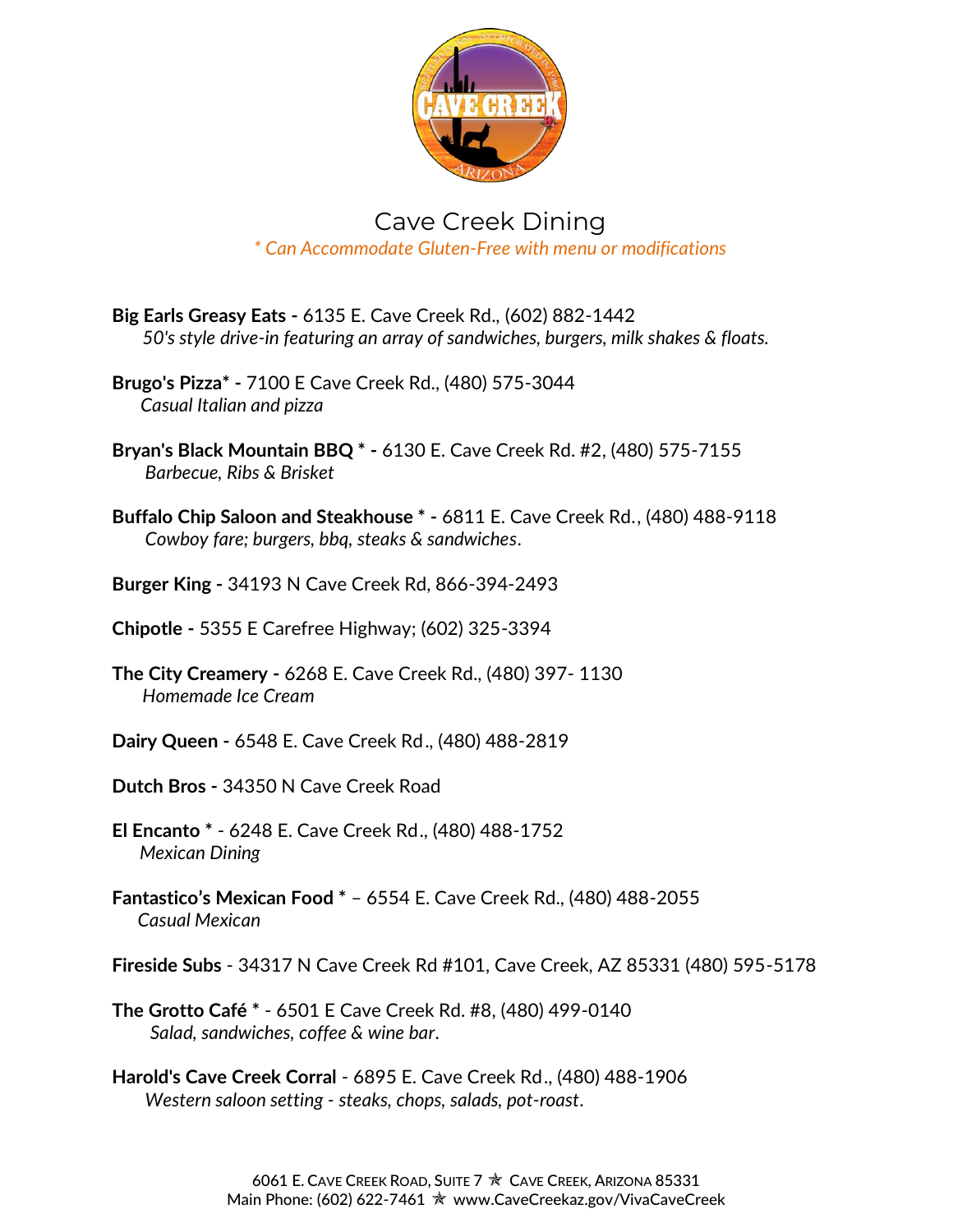- **Hideaway Grill** [6746 E. Cave Creek Rd.](https://www.google.com/maps/place/6746+E+Cave+Creek+Rd,+Cave+Creek,+AZ+85331/@33.8324219,-111.9346658,17z/data=!3m1!4b1!4m2!3m1!1s0x872b7e9608435323:0x178524e0011825e9), (480) 595-0358 *Harley themed bar with outdoor deck. American cuisine.* *Western Saloon Style Cuisine*
- **The Horny Toad Restaurant \* -** 6738 E. Cave Creek, Phone: (480) 488-9542 *Southwestern & BBQ Cuisine*
- **Indian Village** [6746 E. Cave Creek Rd.](https://www.google.com/maps/place/6746+E+Cave+Creek+Rd,+Cave+Creek,+AZ+85331/@33.8324219,-111.9346658,17z/data=!3m1!4b1!4m2!3m1!1s0x872b7e9608435323:0x178524e0011825e9), (480) 488-2827  *Mexican / Indian fare - fry bread, tacos, tamales.*
- **It's a Divine Bakery** 6140 E. Cave Creek Rd., (602) 695-2306  *Coffee and Bakery Goods*
- **Janey's Coffee Co. & Bodega** [6602 E. Cave Creek Rd.](https://www.google.com/maps/place/6602+E+Cave+Creek+Rd,+Cave+Creek,+AZ+85331/@33.8336384,-111.9387527,17z/data=!3m1!4b1!4m2!3m1!1s0x872b7e970af81a95:0xdaa90c84c6ea38cf), (480) 575-6885 *Coffee / Wine Bar*
- **Jersey Mike's** [5355 E. Carefree Highway,](http://www.cavecreek.org/binged.it/1SUCjqk) (480) 590-3188 *Casual Sandwich Shop*
- **Le Sans Souci** \*- [7030 E. Bella Vista Dr.](https://www.google.com/maps/place/7030+E+Bella+Vista+Dr,+Cave+Creek,+AZ+85331/@33.8284049,-111.928799,17z/data=!3m1!4b1!4m2!3m1!1s0x872b7ebf5c04ab8b:0x8c22cad7ae3f5e98), (480) 488-2056 *French Gourmet Cuisine*
- **Local Jonny's** \* [6033 E. Cave Creek Rd.](http://www.cavecreek.org/binged.it/1SUCjqk), (480) 488-7473  *Coffee, Food & Spirits*
- **Mod Pizza** \* [5355 E. Carefree Highway,](http://www.cavecreek.org/binged.it/1SUCjqk) (480) 660-8918
- **Mountain View Pub \*** 7033 E. Cave Creek Rd, (480) 575-7782  *Irish traditions & Food*
- **Oak's Diner and Flapjacks** [6219 E. Cave Creek Rd.](https://www.google.com/maps/place/6219+E+Cave+Creek+Rd,+Cave+Creek,+AZ+85331/@33.832002,-111.9470466,17z/data=!3m1!4b1!4m2!3m1!1s0x872b7e9ed66c9723:0xefaed4be5f48b398), (480) 488-5704 *Breakfast and Lunch - omelets & hotcakes.*
- **Ofrenda** [7100 E. Cave Creek Rd.](http://www.cavecreek.org/binged.it/1Wu0Mk8), 480-488-2187 *Dishes from various regions of Mexico and South America*
- **Oregano's** 37645 N. Cave Creek Rd., (480) 889-0386 *Chicago Style Pizza*
- **Pomodoro Italian Grill & Seafood\*** 6710 E. Cave Creek Rd., (480) 524-0989  *Elevated Italian Dining*
- **Road House** 6900 E. Cave Creek Rd., (480) 488-3300  *Burgers, Salads & Sandwiches*
- **Starbucks** 5310 E Carefree Hwy., (480) 575-7125
- **Stumblina's Cantina** 6268 E. Cave Creek Rd (480) 687-9077 *Burgers, Sandwiches, Salads & Spirits without out front patio*